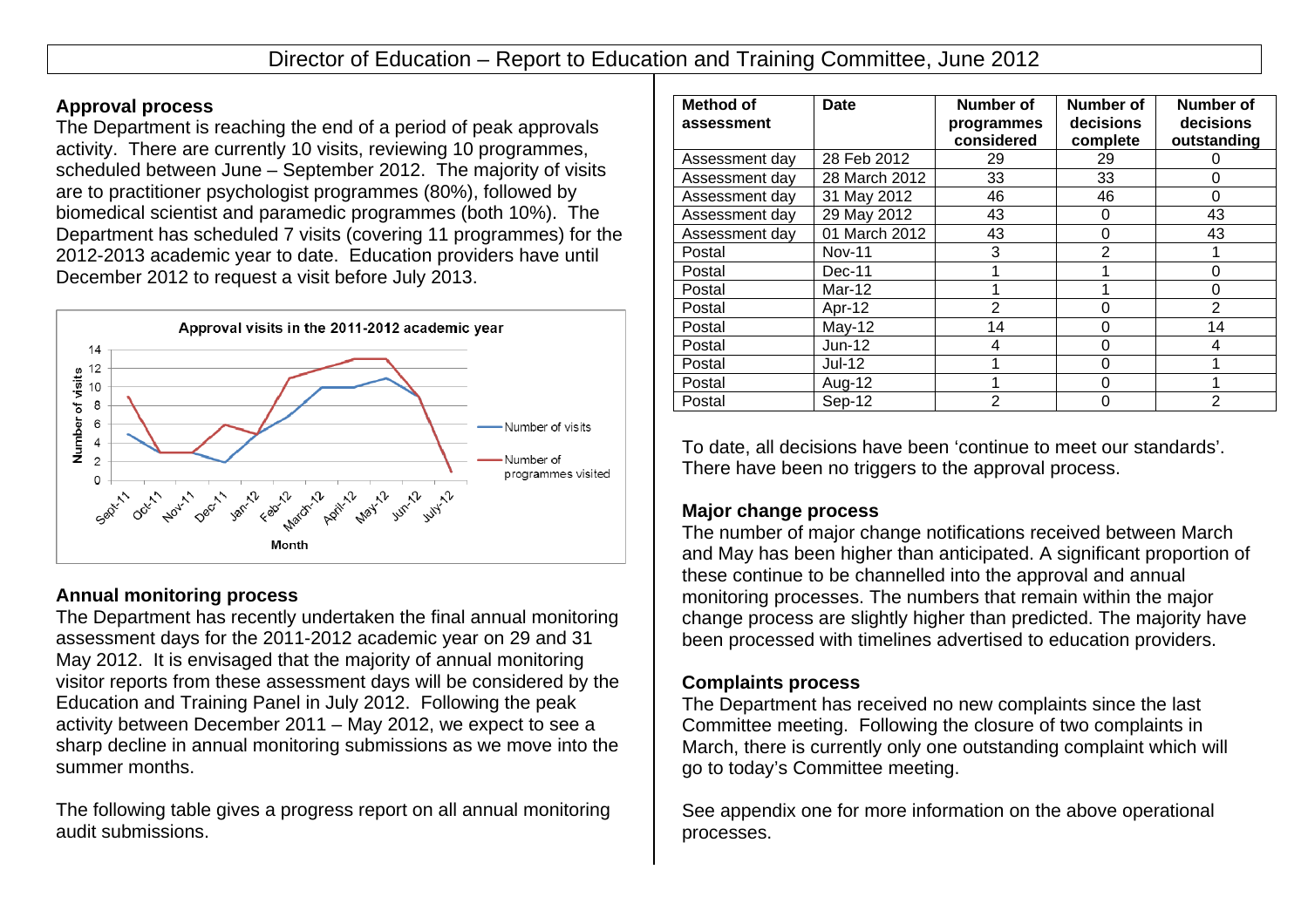## **Social workers (England)**

Members of the Department continue to meet regularly with the General Social Care Council (GSCC) to discuss the transfer of approved programmes and implementation of our approval and monitoring post transfer. The Department has now received a full set of draft data from the GSCC and is in the process of testing and migrating this against our internal information systems. The HPC & GSCC have jointly communicated to all education providers around pass lists requirements, to help students who graduate this summer to access the HPC register as smoothly as possible. Supplementary information has been added to the HPC website.

Members of the Department have attended three information days for education providers organised by the GSCC in March, April & May. The main focus of these days was post registration training and funding for qualifying programmes.

Three seminars for social worker education providers are scheduled for 28 June, 11 July and 18 July in London, Birmingham and Leeds respectively. There are currently 51 attendees signed up for the London seminar (with 21 on the reserve list) and 44 attendees signed up for both Birmingham and Leeds. These seminars will focus on introducing education providers to our standards, our model of regulation, our expectations around student fitness to practice and the similarities and differences between the regulator and the professional body.

The Department attended the last meeting of The College of Social Work (TCSW)'s Education Advisory Implementation Group. The College's transitional professional assembly signed off a suite of guidance and framework documents around admissions, curriculum and practice learning in mid April 2012 as well as their endorsement process.

The Department has made initial contact with all approved education providers. A welcome mailing was sent to all providers highlighting our standards and processes; recent Council and Committee decisions around service user involvement and student fitness to practice and explaining the planned communications points over the next few months.

The Department has also contributed to the draft memorandum of understanding with the Care Councils in Scotland, Wales and Northern Ireland. It is anticipated that the final memorandum of understanding will be submitted to Council in July 2012.

### **Partners**

Following the second round of interviews for social worker visitors in March 2012, 8 offers have been made. This brings the total number of social worker visitors to 23, which should be sufficient for activities in the forthcoming year. We will continue to monitor visitors' requirements and if necessary embark upon a third round of recruitment towards the end of the 2012-13 financial years. Recruitment of AMHP visitors will take place in October – December 2012.

The Department held visitor training for new social workers and a small number of new visitors from other professions on 7 and 8 June 2012.

### **Publications**

The Department has produced the first draft of the Education Annual Report for 2011, which has been brought to today's ETC meeting for approval. The Department is in the process of reviewing all publications ahead of the name change in August 2012.

### **Liaison with stakeholders**

The tenth issue of the Education Update was distributed to education providers, visitors, professional body representatives and other stakeholders in week commencing 30 April 2012 and can be found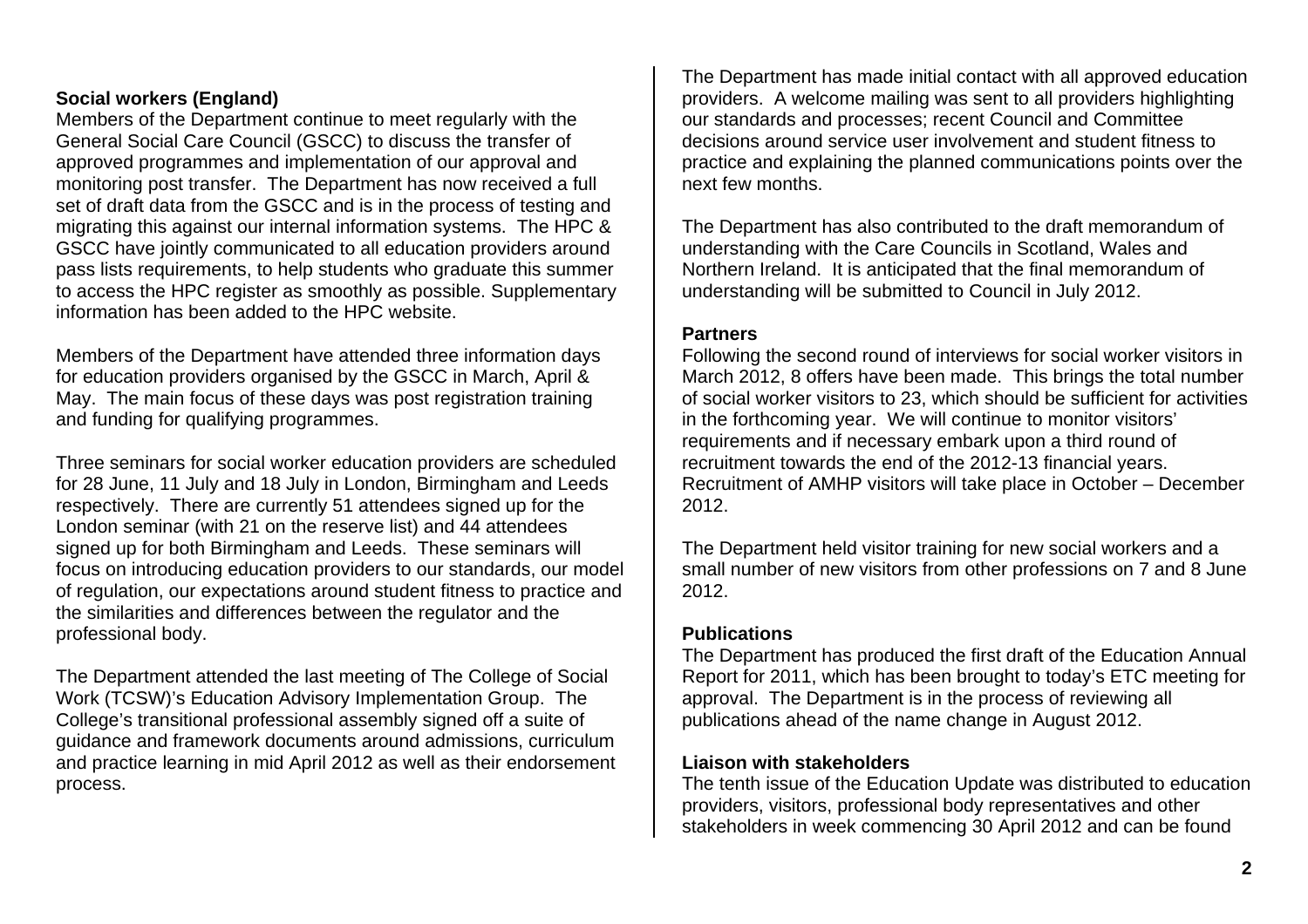on the HPC website at http://www.hpc-uk.org/education/update/. The following articles were included:

- Approval visits in the 2012-2013 academic year
- Closure of approved programmes
- Service user involvement in approved programmes
- Lay visitor pilot
- Guidance on health and character
- HPC to regulate non-medical public health specialists
- Professionalism in healthcare professionals
- Social workers in England set to join Register
- Standards of proficiency and threshold level of qualification for social workers (England)
- HPC to become Health and Care Professions Council (HCPC)
- Social worker seminars 2012
- Student fitness to practise and registration
- Consultation on profession-specific standards of proficiency
- Pass-lists for approved programmes
- Registration renewal reminder
- Grandparenting campaign launched
- New HPC telephone numbers
- New leaflet: Why your HPC registration matters

Members of the Department met with the following groups between March - June 2012:

- College of Paramedics
- Educational Psychology Initial Training National Steering Group
- NHS London
- The General Social Care Council
- NHS Education for Scotland and NHS Grampian, in conjunction with the Chief Executive and Policy and Standards Department
- The College of Social Work
- AHP Medicines Project Working Group
- Department for Education (social work workforce team)

### **Employees**

The Department has recently recruited two new Education Managers. Benjamin Potter, previously an Education Officer, started in his role on 16 April and Jamie Hunt, previously a Team Leader in the Registration Department, joined the Department on 30 April. The Department has also recruited a replacement Education Officer on a temporary basis, with Niall Lennon joining the Department on 14 May.

# **Appendices**

Appendix 1 - Education management information statistics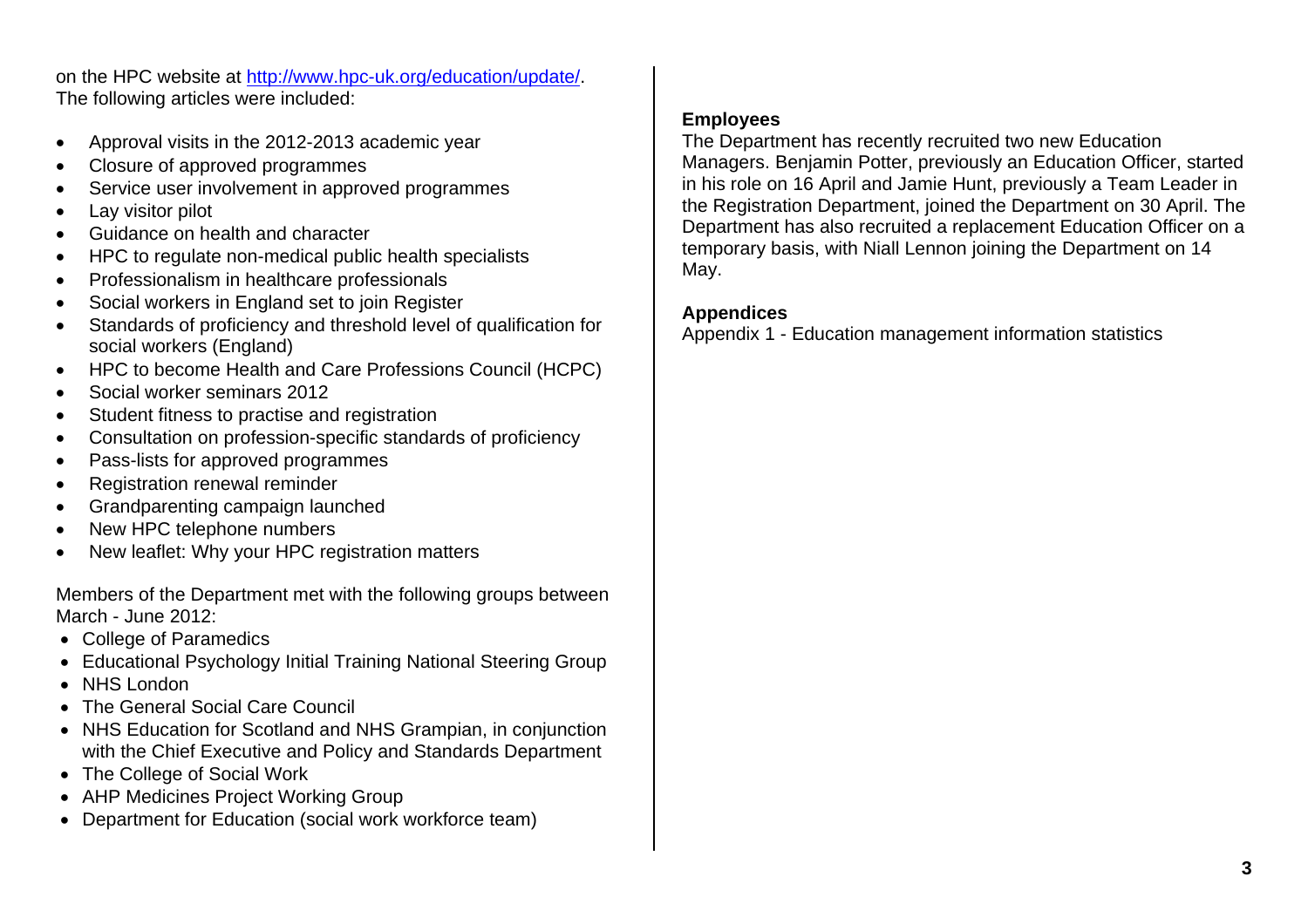

|                                           | 2011 |                                                         |    |    |    |    |    |    |    | 2012 |    |                 |    |  |  |  |  | 2013 |                                                                                                   | 2011/12 2012/13 |            |
|-------------------------------------------|------|---------------------------------------------------------|----|----|----|----|----|----|----|------|----|-----------------|----|--|--|--|--|------|---------------------------------------------------------------------------------------------------|-----------------|------------|
|                                           |      |                                                         |    |    |    |    |    |    |    |      |    |                 |    |  |  |  |  |      | Apr May Jun Jul Aug Sep Oct Nov Dec Jan Feb Mar   Apr May Jun Jul Aug Sep Oct Nov Dec Jan Feb Mar | <b>FYE</b>      | <b>YTD</b> |
| <b>Arts therapists</b>                    | 27   | 27                                                      | 21 | 27 | 27 |    |    | 21 | 21 | 21   | 21 | 21              | 20 |  |  |  |  |      |                                                                                                   | 21              | 20         |
| <b>Biomedical scientists</b>              | 41   | 41                                                      |    |    |    |    |    |    | 40 | 40   | 49 | 49              | 48 |  |  |  |  |      |                                                                                                   | 49              | 48         |
| <b>Chirops/Pods</b>                       | 19   | 19                                                      | 19 | 19 | 19 | 19 | 19 | 19 | 19 | 19   | 20 | <b>20</b>       | 20 |  |  |  |  |      |                                                                                                   | 20              | 20         |
| <b>Clinical scientists</b>                |      |                                                         |    |    |    |    |    |    |    |      |    |                 |    |  |  |  |  |      |                                                                                                   |                 |            |
| <b>Dietitians</b>                         | 33   | 33                                                      | 33 | 33 | 33 | 33 | 33 | 33 | 33 | 33   | 33 | 33              | 33 |  |  |  |  |      |                                                                                                   | 33              | 33         |
| <b>Hearing aid dispensers</b>             | 18   | 18                                                      | 16 | 18 | 18 | 18 | 15 | 15 | 15 | 15   | 18 | 18              | 13 |  |  |  |  |      |                                                                                                   | 18              | 13         |
| <b>OTs</b>                                | 73   | 74                                                      | 73 | 74 | 74 | 74 | 73 | 73 | 74 | 74   | 74 | 74              | 74 |  |  |  |  |      |                                                                                                   | 74              | 74         |
| <b>ODPs</b>                               | 32   | 32                                                      | 32 | 32 | 32 | 32 | 34 | 34 | 34 | 34   | 34 | 34              | 32 |  |  |  |  |      |                                                                                                   | 34              | 32         |
| <b>Orthoptists</b>                        | 2    |                                                         |    |    |    |    |    |    |    | 2    | 3  | 3               | 3  |  |  |  |  |      |                                                                                                   | 3               | 3          |
| <b>Paramedics</b>                         | 51   | 50                                                      | 50 | 50 | 50 | 50 | 50 | 50 | 50 | 50   | 50 | 50 <sub>l</sub> | 50 |  |  |  |  |      |                                                                                                   | 50              | 50         |
| Physiotherapists                          | 68   | 69                                                      | 68 | 69 | 69 | 69 | 67 | 67 | 68 | 67   | 67 | 67              | 65 |  |  |  |  |      |                                                                                                   | 67              | 65         |
| <b>Practitioner psychologists</b>         | 83   | 83                                                      | 88 | 83 | 83 | 83 | 93 | 93 | 95 | 95   | 95 | 95              | 95 |  |  |  |  |      |                                                                                                   | 95              | 95         |
| <b>Prosthotists/Orthotists</b>            | 3    | 3                                                       | 3  | 3  | 3  | 3  |    | з  | 3  | 3    | 3  | 3               | 3  |  |  |  |  |      |                                                                                                   |                 | 3          |
| Radiographers                             | 52   | 55                                                      | 52 | 55 | 55 | 55 | 51 | 51 | 55 | 55   | 56 | 56              | 55 |  |  |  |  |      |                                                                                                   | 56              | 55         |
| Social workers in England                 |      |                                                         |    |    |    |    |    |    |    |      |    |                 |    |  |  |  |  |      |                                                                                                   |                 |            |
| <b>SLTs</b>                               | 32   | 32                                                      | 32 | 32 | 32 | 32 | 32 | 32 | 32 | 32   | 32 | 32              | 32 |  |  |  |  |      |                                                                                                   | 32              | 32         |
| Local anaesthesia                         | 2    |                                                         |    |    |    |    |    |    |    |      | 2  | 2               | 2  |  |  |  |  |      |                                                                                                   |                 |            |
| <b>Prescription only medicine</b>         | 8    | R                                                       | g  | 8  |    |    |    |    | g  | 9    | g  | 9               | 9  |  |  |  |  |      |                                                                                                   |                 | 9          |
| <b>Supplementary prescribing</b>          | 78   | 76                                                      | 77 | 76 | 76 | 76 | 77 | 77 | 77 | 77   | 77 | 77              | 77 |  |  |  |  |      |                                                                                                   | 77              | 77         |
| <b>Total approved programmes</b>          |      | 623 625 619 625 625 625 622 622 630 629 644 644 632     |    |    |    |    |    |    |    |      |    |                 |    |  |  |  |  |      |                                                                                                   | 644             | 632        |
| <b>Total approxecteducation providers</b> |      | 125 125 124 125 125 125 127 128 128 128 128 128 128 128 |    |    |    |    |    |    |    |      |    |                 |    |  |  |  |  |      |                                                                                                   | 128             | 128        |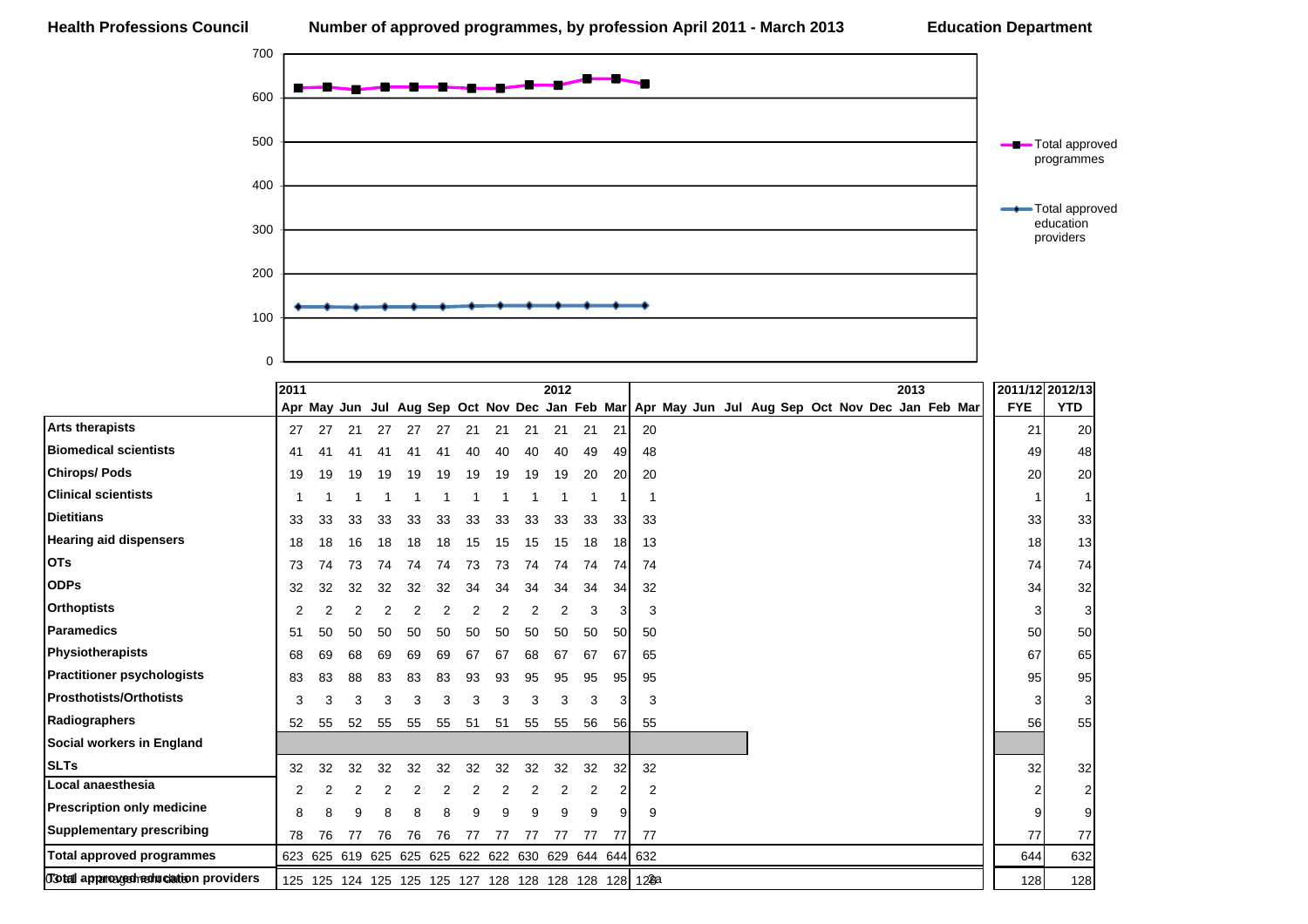

|                              | 2011 |                              |       |                         |  |  | 2012 |  |  |  |  |  | 2013                                                                                            |            |                 |            |            |            |            |            | 2005/6   2006/7   2007/8  2008/9    2009/10  2010/11  2011/12  2012/13 |
|------------------------------|------|------------------------------|-------|-------------------------|--|--|------|--|--|--|--|--|-------------------------------------------------------------------------------------------------|------------|-----------------|------------|------------|------------|------------|------------|------------------------------------------------------------------------|
|                              |      |                              |       |                         |  |  |      |  |  |  |  |  | Apr May Jun Jul Aug Sep Oct Nov Dec Jan Feb Mar Apr May Jun Jul Aug Sep Oct Nov Dec Jan Feb Mar | <b>FYE</b> | <b>FYE</b>      | <b>FYE</b> | <b>FYE</b> | <b>FYE</b> | <b>FYE</b> | <b>FYE</b> | YTD I                                                                  |
| Overview of approval visits  |      |                              |       |                         |  |  |      |  |  |  |  |  |                                                                                                 |            |                 |            |            |            |            |            |                                                                        |
| Number of visits             |      | 5 11 7 2 0 4 3 3 2 5 9 12 11 |       |                         |  |  |      |  |  |  |  |  |                                                                                                 |            | 101<br>$\Omega$ | 63         | 42         | 38I        | 58         | 63         | 11                                                                     |
| Number of programmes visited |      |                              | 16 17 | 2 0 14 3 5 8 9 11 17 16 |  |  |      |  |  |  |  |  |                                                                                                 | 27         | 117             | 68         | -84I       | 80         | 101        | 114.       | 16                                                                     |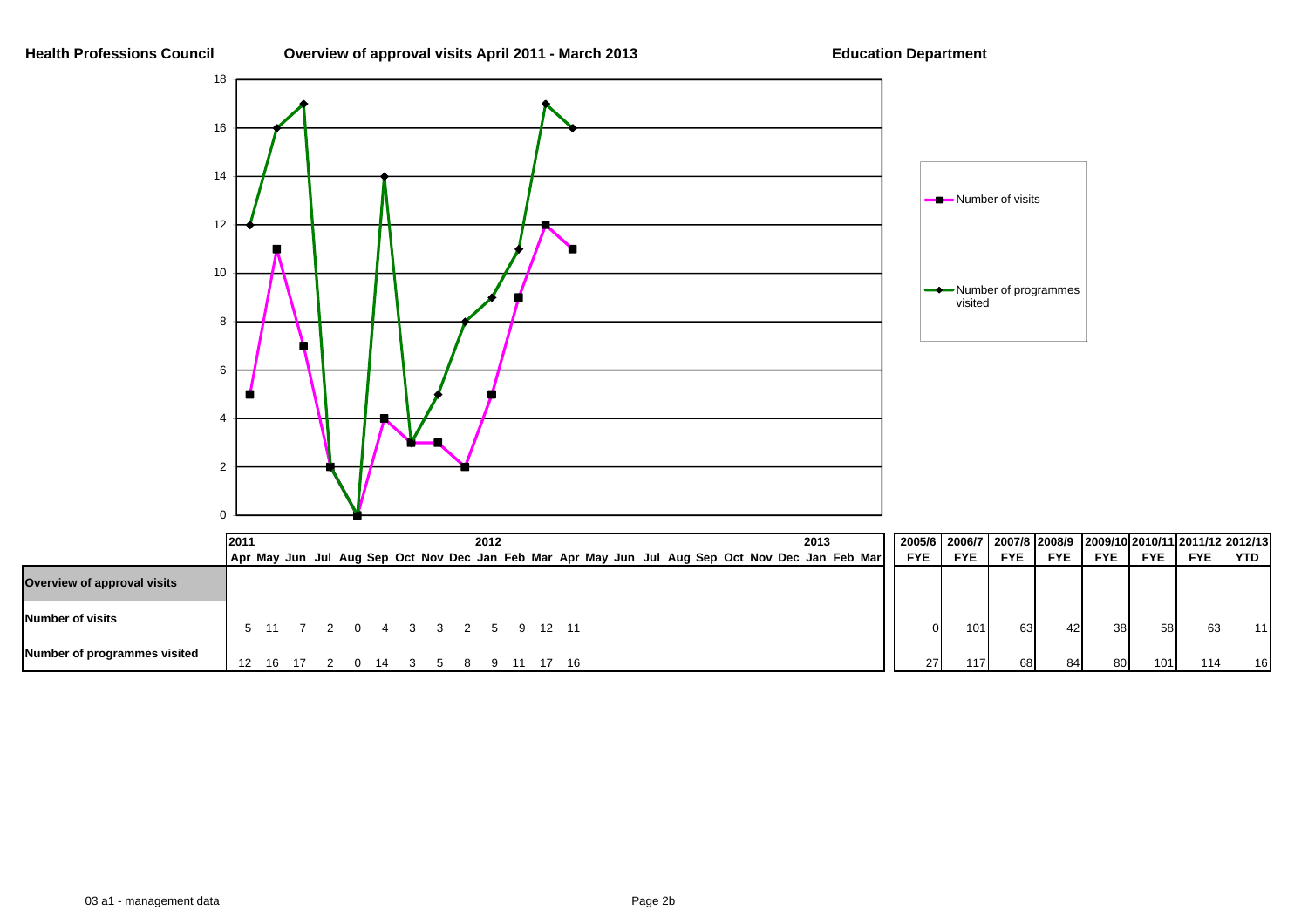

|                                    | 2011         |          |      |          |          |          |          |          | 2012     |                |        |                |  |  |  |  | 2013 |                                                                                                 | 2005/6 2006/7 |                 |                 | 2007/8 2008/9 |     |            |            | 2009/10 2010/11 2011/12 2012/13 |
|------------------------------------|--------------|----------|------|----------|----------|----------|----------|----------|----------|----------------|--------|----------------|--|--|--|--|------|-------------------------------------------------------------------------------------------------|---------------|-----------------|-----------------|---------------|-----|------------|------------|---------------------------------|
|                                    |              |          |      |          |          |          |          |          |          |                |        |                |  |  |  |  |      | Apr May Jun Jul Aug Sep Oct Nov Dec Jan Feb Mar Apr May Jun Jul Aug Sep Oct Nov Dec Jan Feb Mar | <b>FYE</b>    | <b>FYE</b>      | <b>FYE</b>      | <b>FYE</b>    | FYE | <b>FYE</b> | <b>FYE</b> | YTD                             |
| Reason for programme visited       |              |          |      |          |          |          |          |          |          |                |        |                |  |  |  |  |      |                                                                                                 |               |                 |                 |               |     |            |            |                                 |
| New programme (pre-registration)   |              | $\Omega$ |      |          |          |          | $\Omega$ |          | 3        | 2              |        | $\overline{2}$ |  |  |  |  |      |                                                                                                 | $\Omega$      | 18              | 32 <sup>°</sup> | 21            | 25  | 29         | 19         |                                 |
| New programme (post-registration)  | $\mathbf{0}$ |          |      |          |          |          |          |          |          | $\Omega$       |        | 0              |  |  |  |  |      |                                                                                                 |               | 29              |                 |               |     |            |            |                                 |
| <b>New profession</b>              | 3            |          |      |          | $\Omega$ | റ        |          | $\Omega$ | $\Omega$ | $\overline{4}$ | - 11 I | 12             |  |  |  |  |      |                                                                                                 |               | 16              |                 |               |     | 31         | 33         | 12                              |
| Result of a major change           | 8            |          | 10   | $\Omega$ | 10       | $\Omega$ | 3        | 8        | 6        | 5              |        | $\overline{2}$ |  |  |  |  |      |                                                                                                 |               | 32 <sub>l</sub> | 26              | 53            | 42  | 37         | 57         | 2                               |
| <b>Result of annual monitoring</b> | $\mathbf{0}$ |          |      |          |          |          |          |          | $\Omega$ | $\Omega$       |        | $\mathbf 0$    |  |  |  |  |      |                                                                                                 |               |                 |                 |               |     |            |            |                                 |
| Other                              | $\Omega$     |          |      |          |          |          |          |          | 0        | $\Omega$       |        | $\Omega$       |  |  |  |  |      |                                                                                                 |               | 21              |                 |               |     |            |            |                                 |
| Total                              |              | 12 14    | - 17 |          | 14       |          | 5        | 8        |          | 9 11           |        | 17 16          |  |  |  |  |      |                                                                                                 | 27            | 117             | 68              | 84            | 80  | 101        | 112        | 16                              |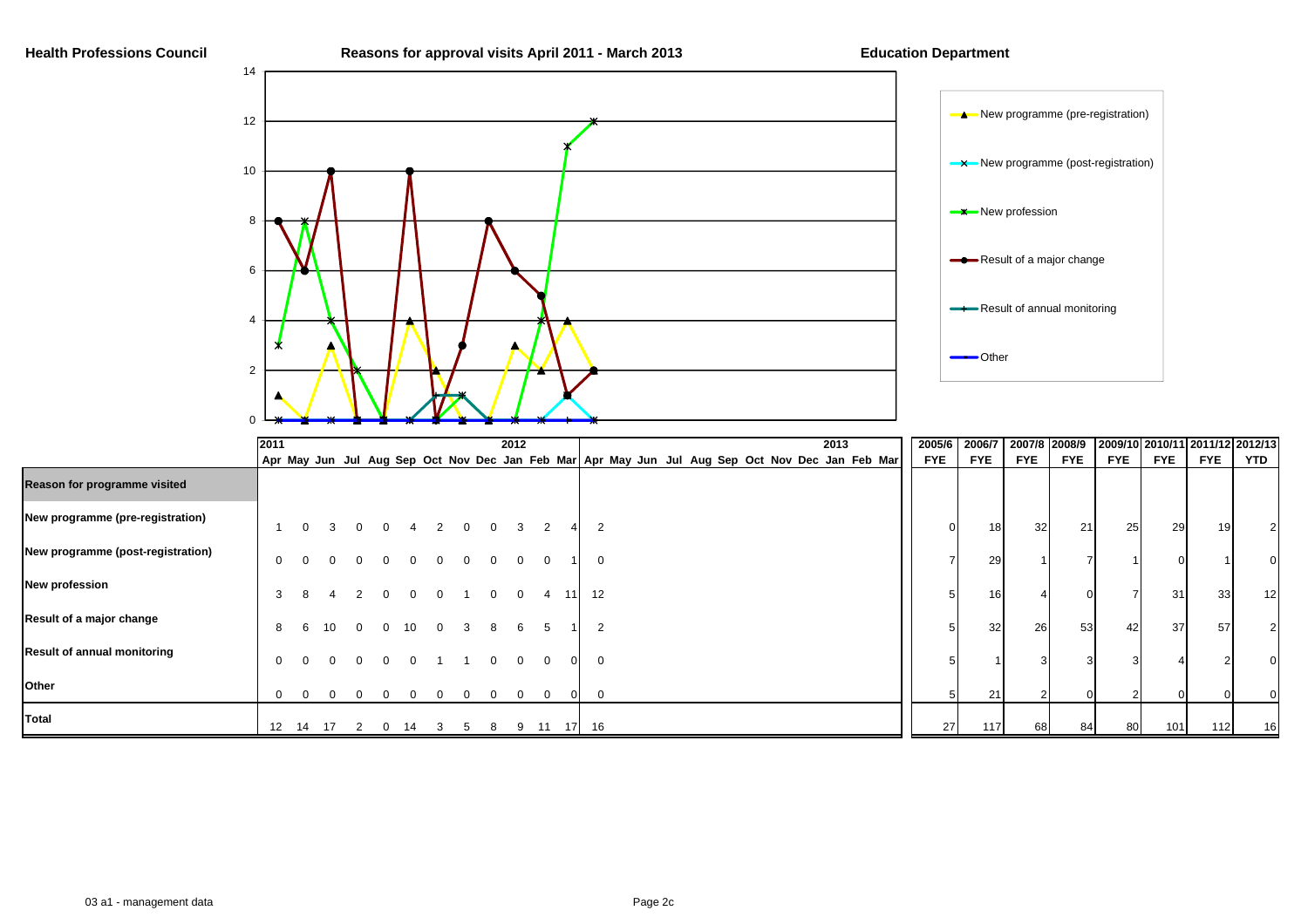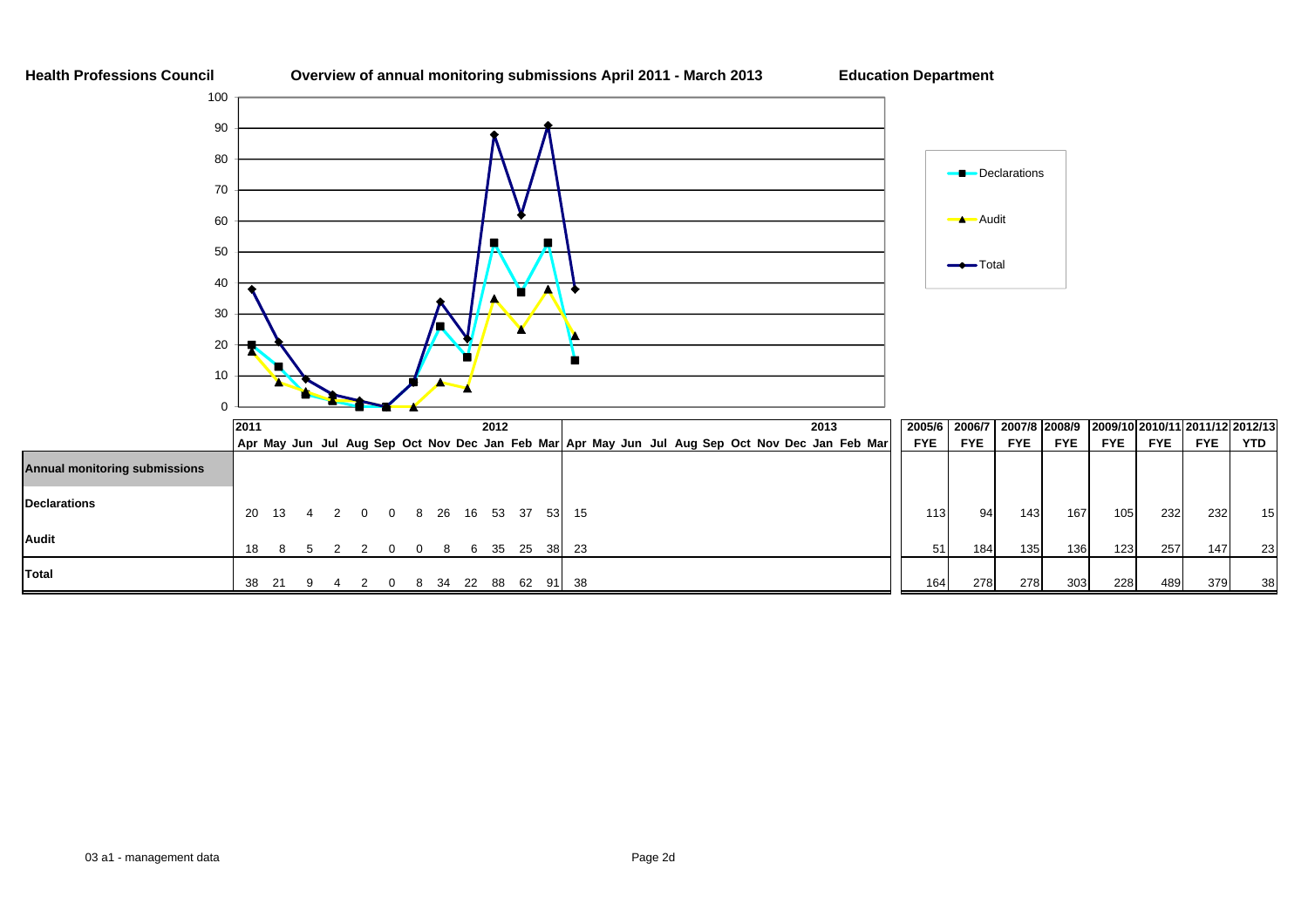